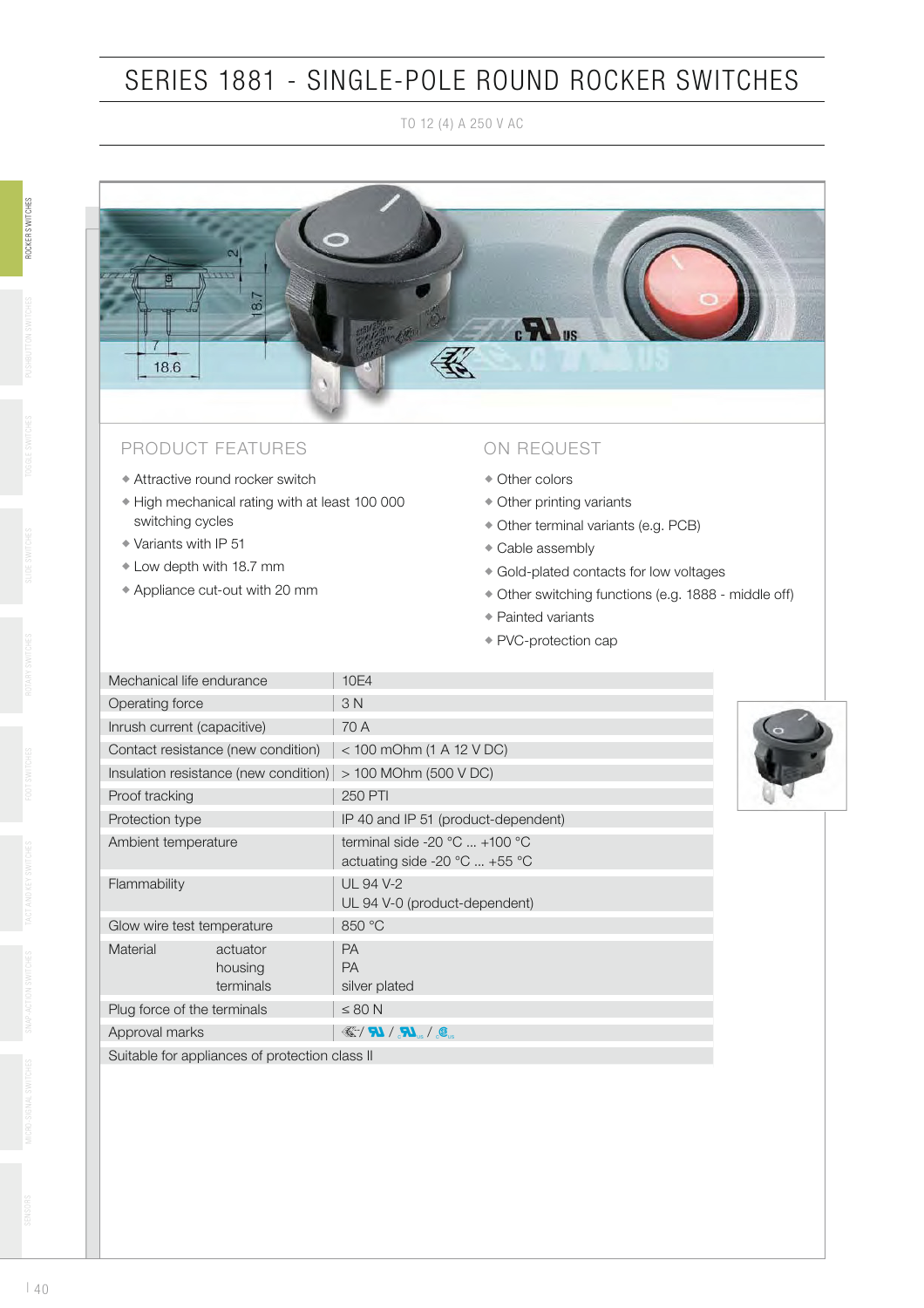## SERIES 1881 - SINGLE-POLE ROUND ROCKER SWITCHES

TO 12 (4) A 250 V AC

| single-pole                         | Actuator color / printing              | <b>Housing color</b> | 12 (4) A 250 V AC 1E4 | 250 V AC 1E4<br>$10(4)$ A | A 250 V AC 5E4<br>8(8) | 6 (4) A 250 V AV 5E4 | 250 V AC 1 1/2 HP<br>15A | 125 V AC 3/4 HP<br>15A | E<br>$\overline{\mathcal{C}}$<br>250 V AC<br>10A | 1/3 HP<br>10 A 125 V AC | Terminal type  | Terminal description    | Contact distance in mm | Contact material | Actuator     | EN 60335 cap. 30 conform "G" | Miscellaneous                                             | Stock version |
|-------------------------------------|----------------------------------------|----------------------|-----------------------|---------------------------|------------------------|----------------------|--------------------------|------------------------|--------------------------------------------------|-------------------------|----------------|-------------------------|------------------------|------------------|--------------|------------------------------|-----------------------------------------------------------|---------------|
| ON / OFF switch (SPST)              |                                        |                      |                       |                           |                        |                      |                          |                        |                                                  |                         |                |                         |                        |                  |              |                              |                                                           |               |
| 1881.1103                           | $\frac{1}{\circ}$                      |                      | $\bullet$             |                           | $\bullet$              |                      | $\bullet$                | $\bullet$              |                                                  |                         | $\Box$         | 4.8                     | $\geq 3$               | Ag               | IP 40        |                              |                                                           | $\bullet$     |
| 1881.1104                           | $\begin{pmatrix} 1 \\ 2 \end{pmatrix}$ |                      | $\bullet$             |                           | $\bullet$              |                      | $\bullet$                | $\bullet$              |                                                  |                         | $\overline{u}$ | 4.8                     | $\geq 3$               | Ag               | IP 40        |                              |                                                           | $\bullet$     |
| 1881.1105                           | 一<br>。                                 |                      | $\bullet$             |                           | $\bullet$              |                      | $\bullet$                | $\bullet$              |                                                  |                         | ⊍              | 4.8                     | $\geq 3$               | Ag               | IP 40        |                              |                                                           |               |
| 1881.1106                           | $\frac{1}{\circ}$                      |                      | $\bullet$             |                           | $\bullet$              |                      | $\bullet$                | $\bullet$              |                                                  |                         | IJ             | 4.8                     | $\geq 3$               | Ag               | IP 40        | $\bullet$                    |                                                           |               |
| 1881.1108                           | 一<br>。                                 |                      | $\bullet$             |                           | $\bullet$              |                      | ●                        | $\bullet$              |                                                  |                         | IJ             | 4.8                     | $\geq 3$               | Ag               | IP 51        | $\bullet$                    | with swtiching system cover                               |               |
| 1881.1109                           | OFF                                    |                      | $\bullet$             |                           | $\bullet$              |                      | 0                        | $\bullet$              |                                                  |                         | IJ             | 4.8                     | $\geq 3$               | Ag               | <b>IP 40</b> |                              |                                                           |               |
| 1881.1111                           |                                        |                      | $\bullet$             |                           | $\bullet$              |                      | 0                        | $\bullet$              |                                                  |                         | Ţ              | 4.8                     | $\geq 3$               | Ag               | IP 40        |                              |                                                           |               |
| 1881.1112                           | $\bigcirc$                             |                      | $\bullet$             |                           | $\bullet$              |                      | 0                        | $\bullet$              |                                                  |                         | IJ             | $1$ mm<br>longer<br>4.8 | $\geq 3$               | Ag               | IP 51        | $\bullet$                    | with swtiching system cover                               |               |
| <b>Normally open contact (SPNO)</b> |                                        |                      |                       |                           |                        |                      |                          |                        |                                                  |                         |                |                         |                        |                  |              |                              |                                                           |               |
| 1881.1209                           |                                        |                      | $\bullet$             |                           | $\bullet$              |                      | $\bullet$                | $\bullet$              |                                                  |                         | ▯              | 4.8                     | $\geq 3$               | Ag               | IP 51        |                              | with swtiching system cover<br>opening terminal 1b closed |               |
| <b>Changeover switch (SPDT)</b>     |                                        |                      |                       |                           |                        |                      |                          |                        |                                                  |                         |                |                         |                        |                  |              |                              |                                                           |               |
| 1883.1105                           |                                        |                      |                       | $\bullet$                 |                        | $\bullet$            |                          |                        | 0                                                | $\bullet$               | IJ             | 4.8                     | $\geq 3$               | Ag               | IP 40        |                              |                                                           |               |
| 1883.1106                           | T<br>J                                 |                      |                       | $\bullet$                 |                        | $\bullet$            |                          |                        | $\bullet$                                        | $\bullet$               | IJ             | 4.8                     | $\geq 3$               | Ag               | IP 40        | $\bullet$                    |                                                           |               |
|                                     |                                        |                      |                       |                           |                        |                      |                          |                        |                                                  |                         |                |                         |                        |                  |              |                              |                                                           |               |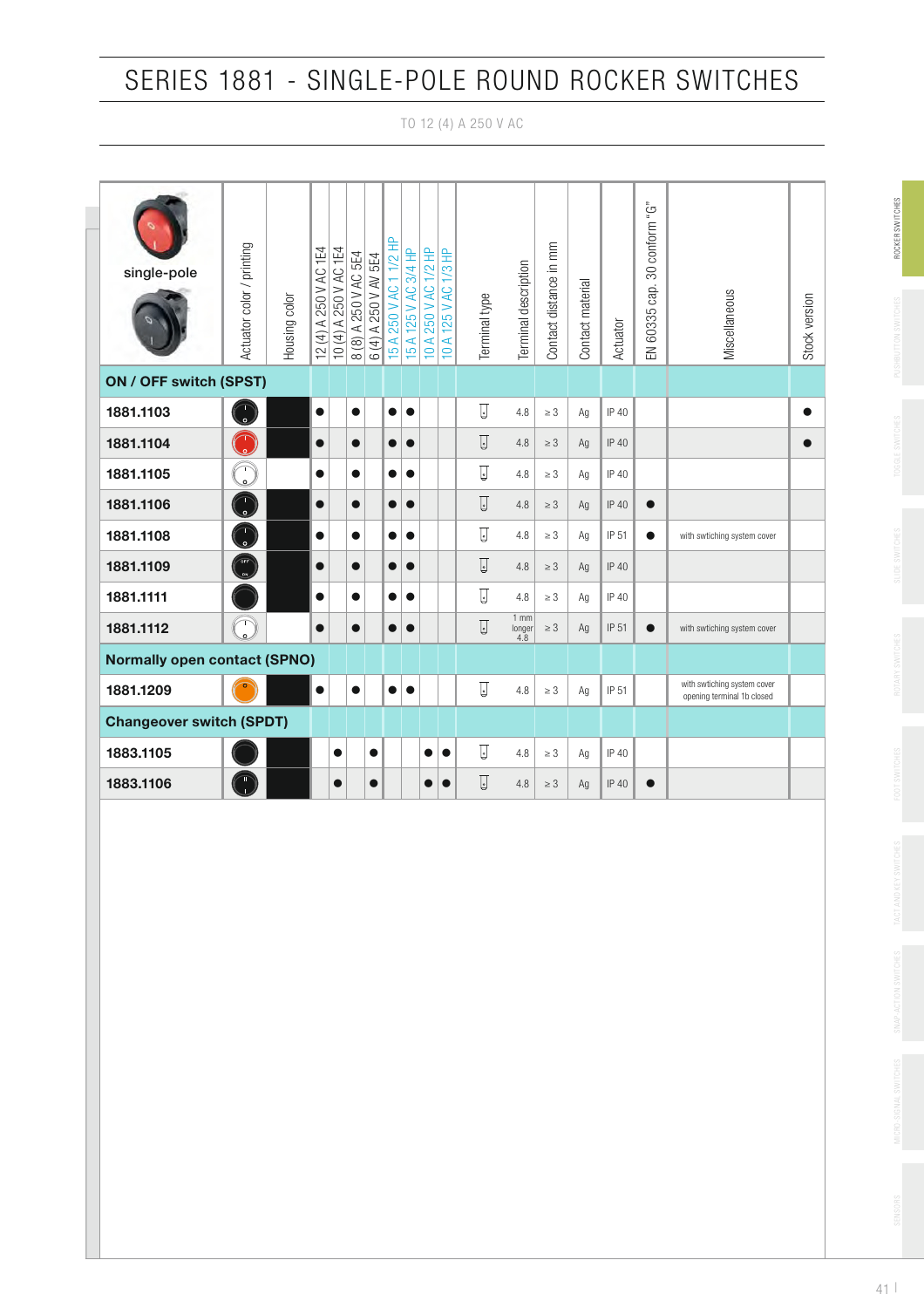### SERIES 1881 - SINGLE-POLE ROUND ROCKER SWITCHES

TO 12 (4) A 250 V AC